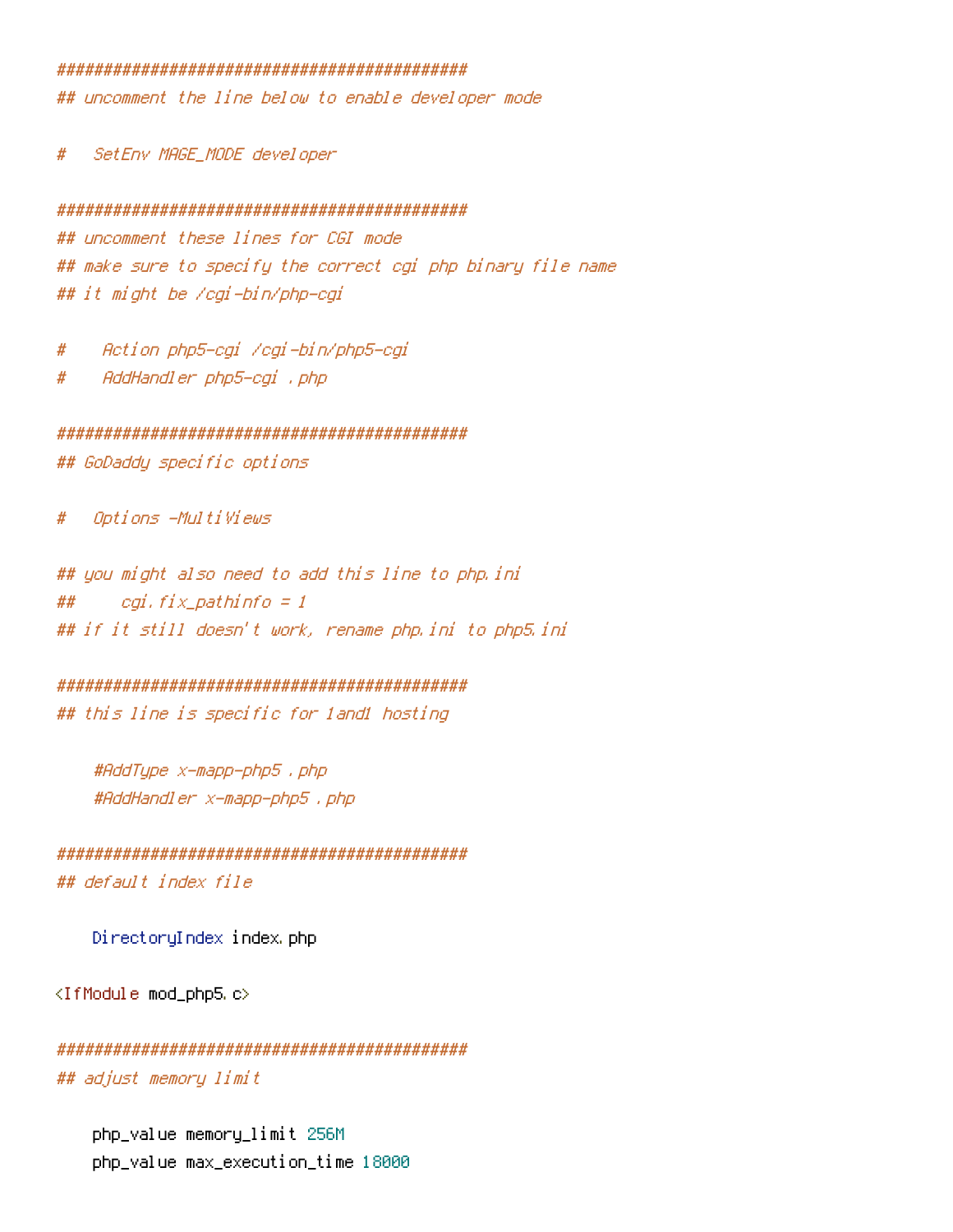## disable automatic session start ## before autoload was initialized

php\_flag session auto\_start off

## enable resulting html compression

#php\_flag\_zlib.output\_compression\_on

# disable user agent verification to not break multiple image upload

php\_flaq suhosin session cryptua off

</IfModule>

<IfModule mod\_php7.c>

## adjust memory limit

php\_value memory\_limit 256M php\_value max\_execution\_time 18000

## disable automatic session start ## before autoload was initialized

php\_flag session auto\_start off

## enable resulting html compression

#php\_flag\_zlib.output\_compression\_on

# disable user agent verification to not break multiple image upload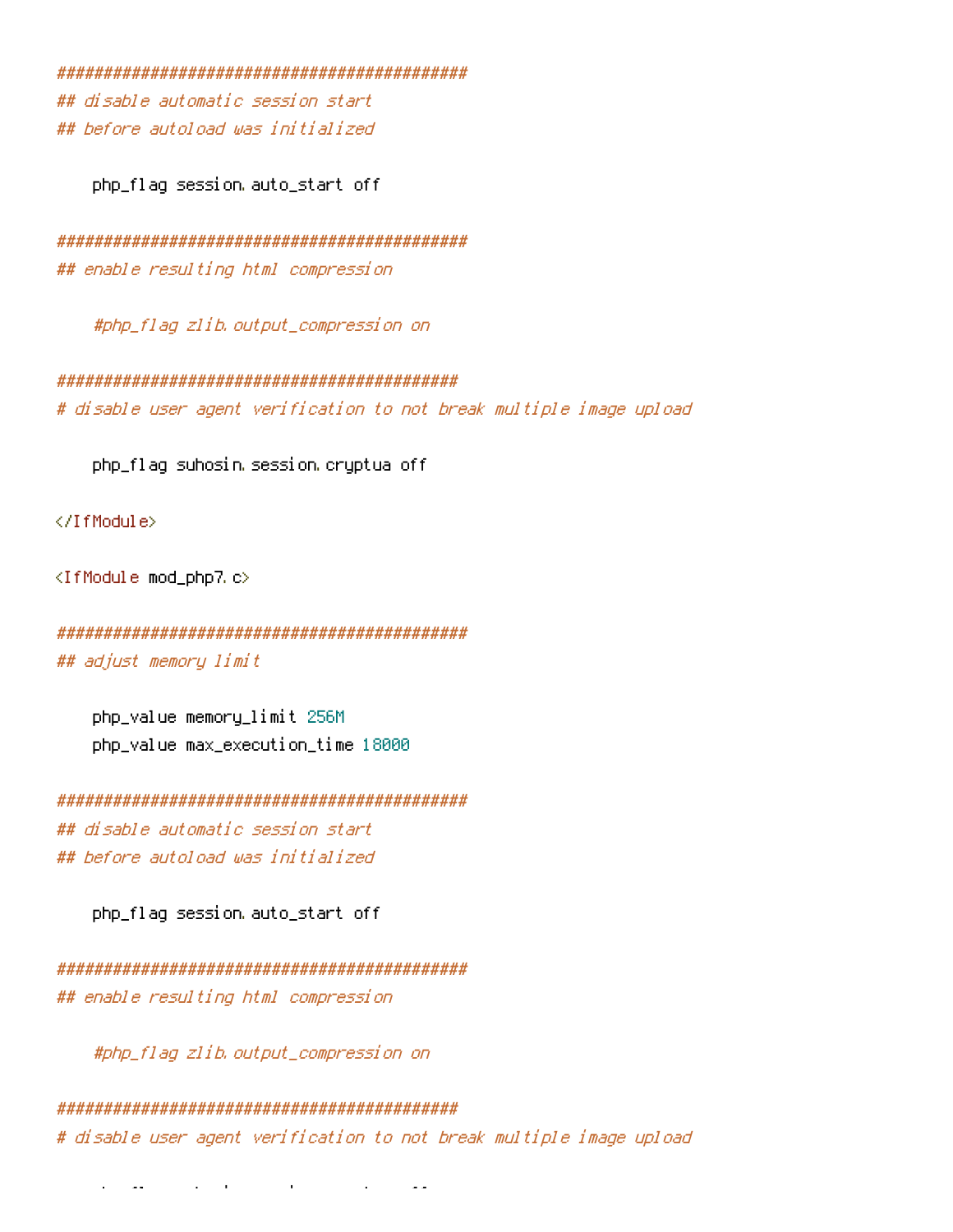php\_flag suhosin.session.cryptua off

## </IfModule>

<IfModule mod\_security.c> ########################################### # disable POST processing to not break multiple image upload

SecFilterEngine Off SecFilterScanPOST Off </IfModule>

<IfModule mod\_deflate.c>

#### ############################################

## enable apache served files compression ## http://developer.yahoo.com/performance/rules.html#gzip

# Insert filter on all content ###SetOutputFilter DEFLATE # Insert filter on selected content types only #AddOutputFilterByType DEFLATE text/html text/plain text/xml text/css text/javascript

# Netscape 4.x has some problems... #BrowserMatch ^Mozilla/4 gzip-only-text/html

# Netscape 4.06-4.08 have some more problems #BrowserMatch ^Mozilla/4\.0[678] no-gzip

# MSIE masquerades as Netscape, but it is fine #BrowserMatch \bMSIE !no-gzip !gzip-only-text/html

# Don't compress images #SetEnvIfNoCase Request\_URI \.(?:gif|jpe?g|png)\$ no-gzip dont-vary

# Make sure proxies don't deliver the wrong content #Header append Vary User-Agent env=!dont-vary

## </IfModule>

<IfModule mod\_ssl.c>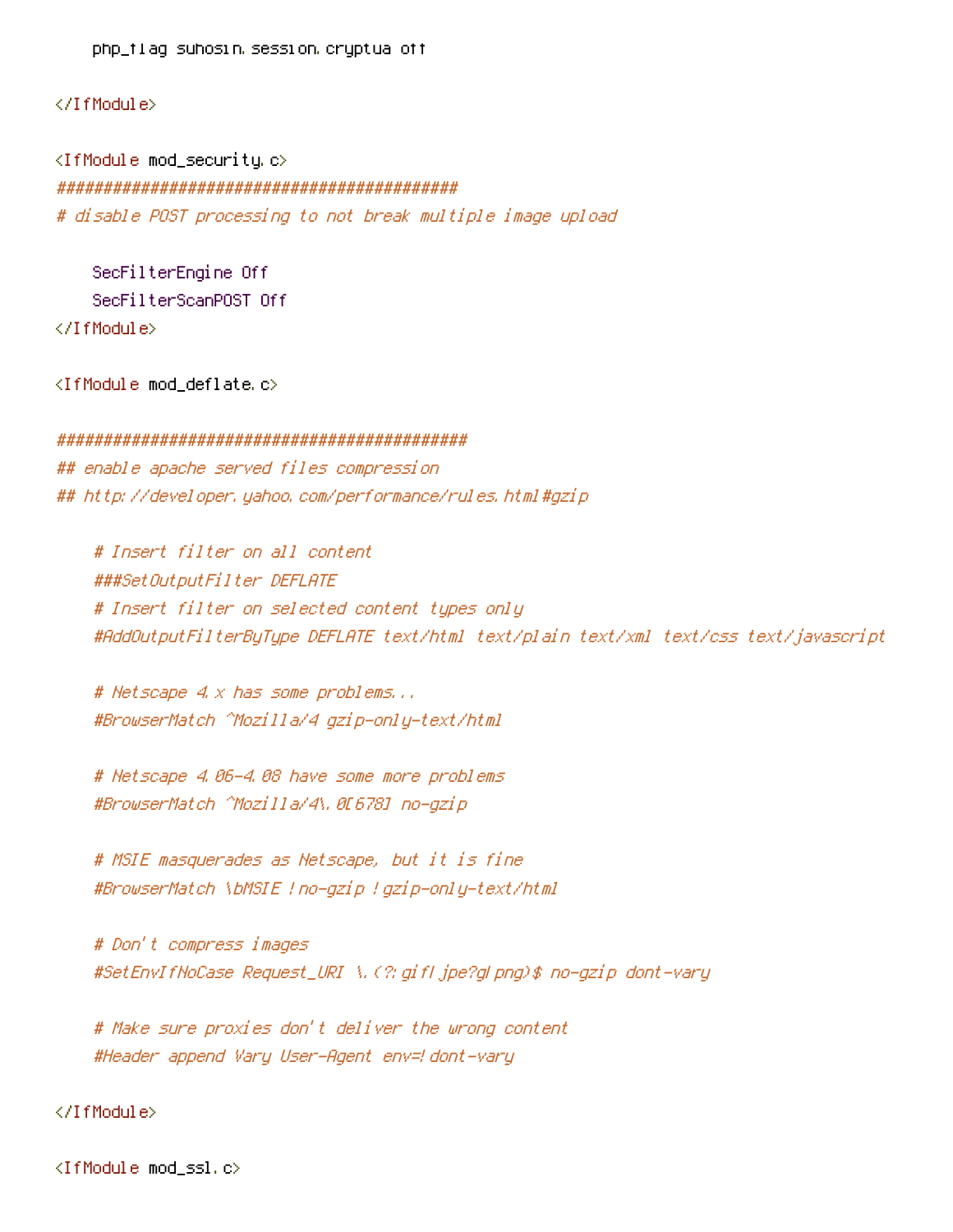## make HITPS env vars available for CGI mode

SSLOptions StdEnvVars

</TfModule>

<IfModule mod\_rewrite.c>

## enable rewrites

Options +FollowSymLinks RewriteEngine on

## you can put here your magento root folder ## path relative to web root

#ReuriteBase /magento/

## workaround for HTTP authorization ## in CGI environment

RewriteRule .\* - [E=HTTP\_AUTHORIZATION: %(HTTP: Authorization)]

## TRACE and TRACK HTTP methods disabled to prevent XSS attacks

RewriteCond %(REQUEST METHOD) ^TRACEEKI RewriteRule  $.* - IL$ , R=405]

# 

## never rewrite for existing files, directories and links

RewriteCond %(REQUEST\_FILENAME) !- f RewriteCond %(REQUEST\_FILENAME) !- d RewriteCond %(REQUEST\_FILENAME) !- 1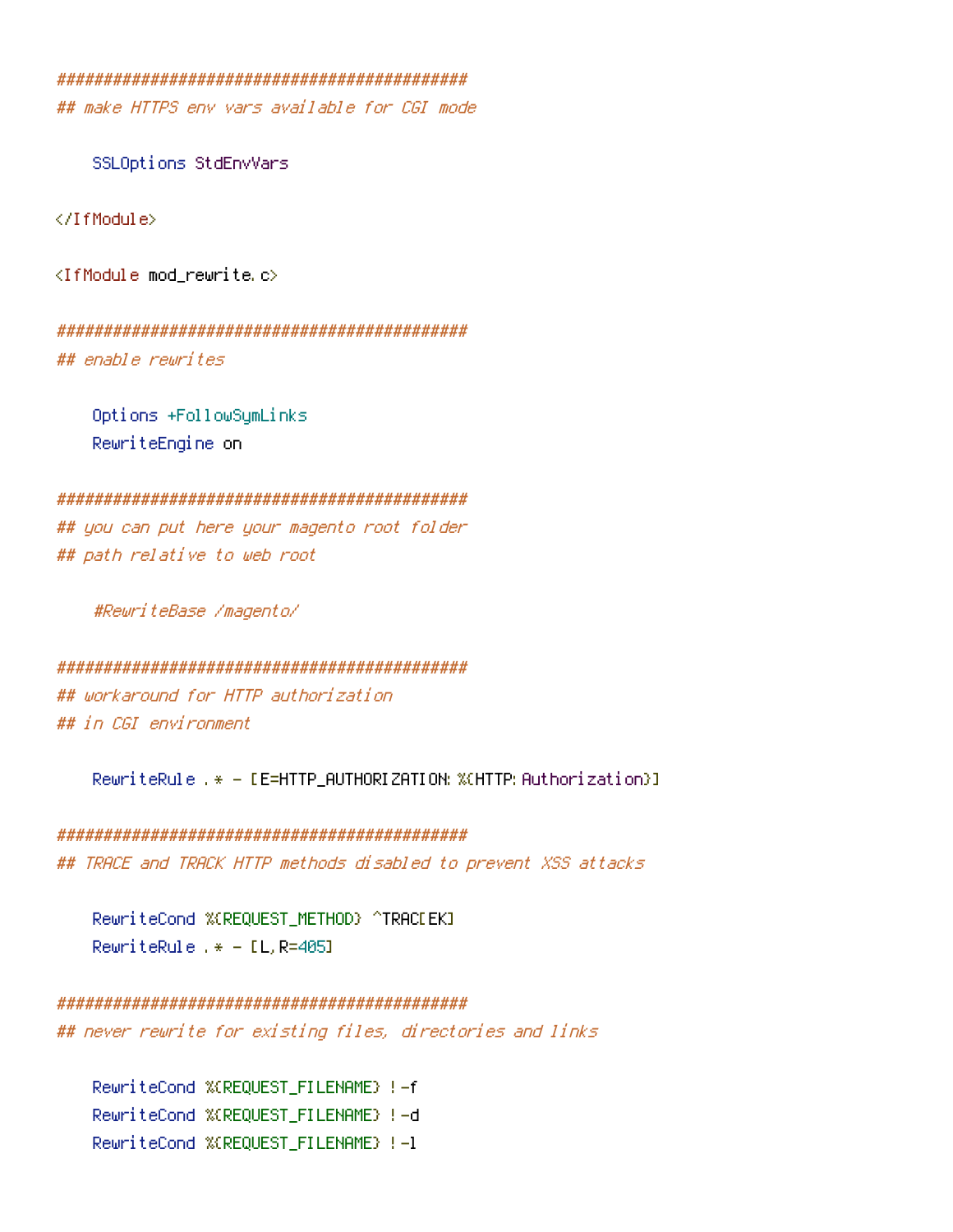## rewrite everything else to index.php

RewriteRule .\* index php [L]

</IfModule>

### 

## Prevent character encoding issues from server overrides ## If you still have problems, use the second line instead

AddDefaultCharset Off #AddDefaultCharset UTF-8

<IfModule mod\_expires.c>

## 

## Add default Expires header ## http://developer.yahoo.com/performance/rules.html#expires

ExpiresDefault "access plus 1 year" ExpiresByType text/html A0 ExpiresByType text/plain A0

</IfModule>

## 

## Deny access to release notes to prevent disclosure of the installed Magento version

<Files RELEASE\_NOTES txt> order allow, deny deny from all  $\langle$ /Files>

## 

## If running in cluster environment, uncomment this ## http://developer.yahoo.com/performance/rules.html#etaqs

#FileETag none